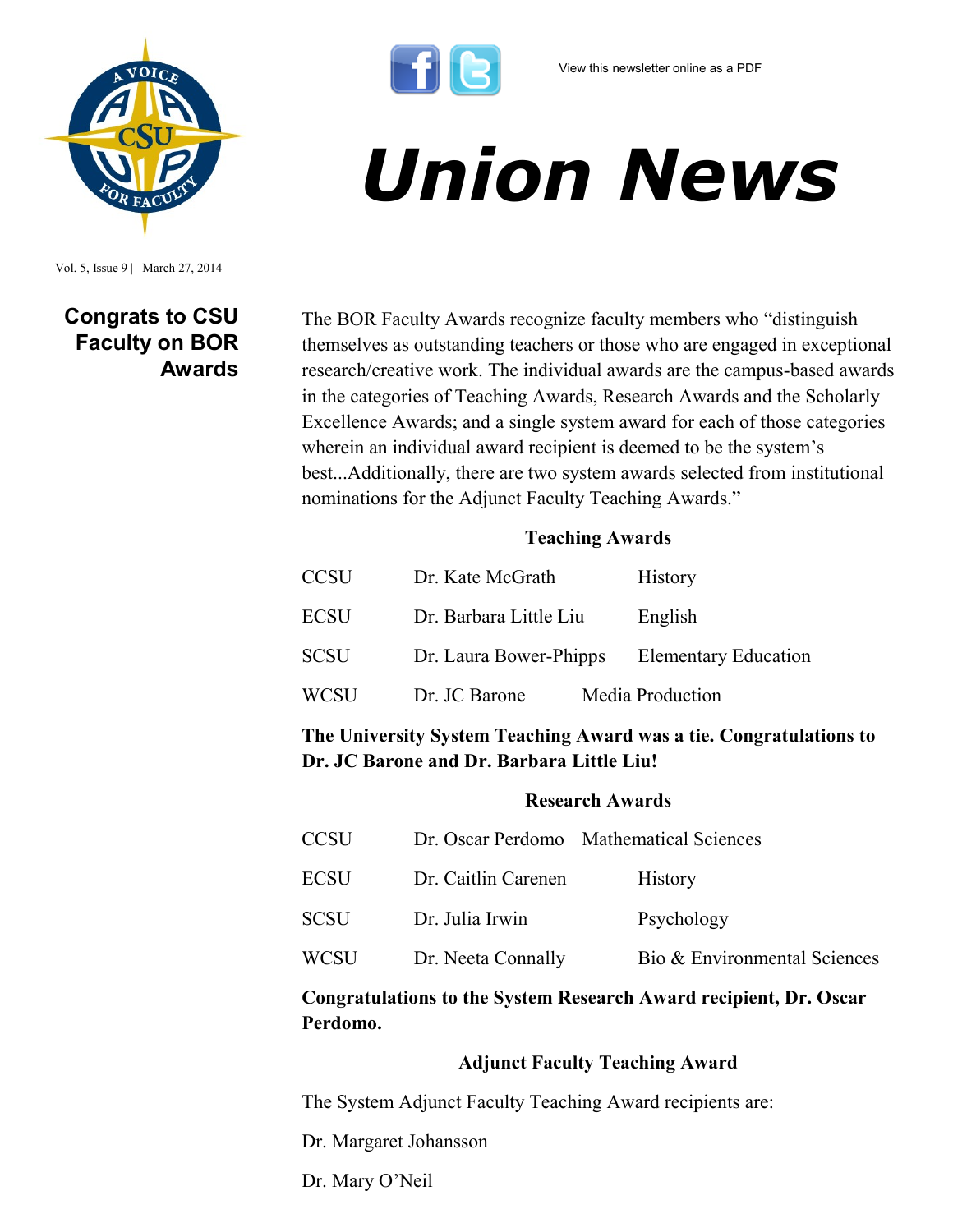# **AAUP Summer Events**

*Reprinted from www.aaup.org*

### **National AAUP Annual Conference on the State of Higher Education**

The National AAUP Annual Conference on the State of Higher Education will take place from Wednesday, June 11 to Sunday, June 15 in Washington, D.C. The opening address will be given by Henry Reichman, chair of the AAUP's Committee A on Academic Freedom and Tenure, on the AAUP's new policy report on academic freedom and electronic communications.

Other presentations at the conference will be on topics including:

- Equity on campus
- The role of the faculty in institutional decision making
- Collective bargaining in higher education
- Faculty working off the tenure track
- Assessment and accountability
- The corporatization of teaching and research
- Academic freedom
- MOOCs and online education

The AAUP Annual Conference also includes three different business meetings: the AAUP Collective Bargaining Congress Business Meeting (Thursday, June 12), the Assembly of State Conferences Business Meeting (Friday, June 13), and the 100th Annual Meeting (Saturday, June 14).

### **Summer Institute**

Mark your calendars for July 17-20 and start planning to attend the 2014 AAUP/AAUP-CBC Summer Institute at Hofstra University in Long Island, NY.

The AAUP and the AAUP-CBC are brining the very best training on AAUP policies, organizing, collective bargaining skills, and academic issues to Hofstra University this summer. If you have ever been to the Summer Institute, then you already know that it's a great opportunity to meet up with other faculty advocates from around the country and re -energize your commitment to rebuilding the profession.